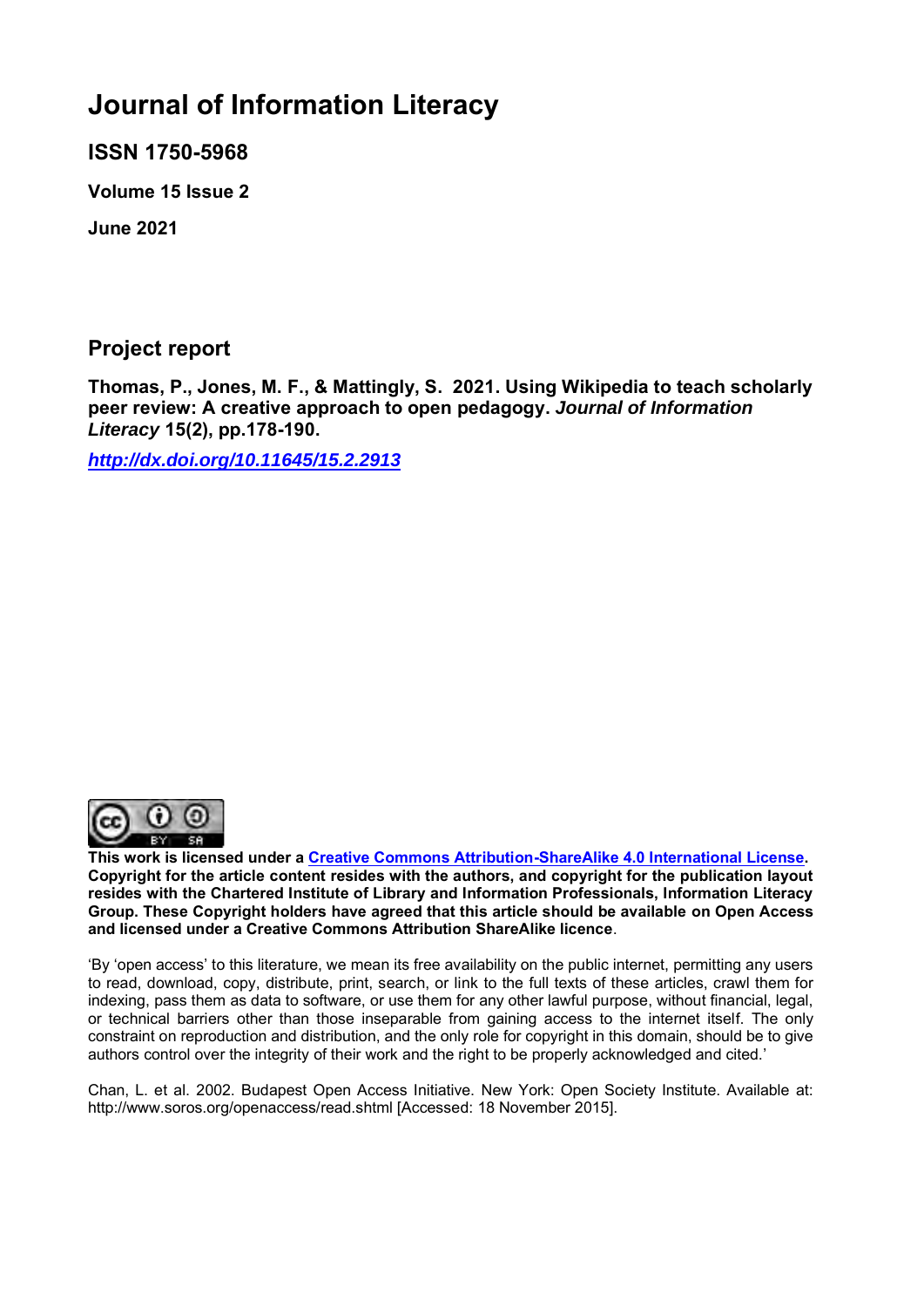# **Using Wikipedia to teach scholarly peer review: A creative approach to open pedagogy**

**Paul Thomas, Library Specialist, University of Kansas Libraries. Email: [paulthomas@ku.edu](mailto:paulthomas@ku.edu) Twitter: [@PaulThomas1992](https://eur02.safelinks.protection.outlook.com/?url=https%3A%2F%2Ftwitter.com%2FPaulThomas1992&data=04%7C01%7Cellen.s.cole%40northumbria.ac.uk%7C389640755223419a69e808d8c9f8db3c%7Ce757cfdd1f354457af8f7c9c6b1437e3%7C0%7C0%7C637481417962395546%7CUnknown%7CTWFpbGZsb3d8eyJWIjoiMC4wLjAwMDAiLCJQIjoiV2luMzIiLCJBTiI6Ik1haWwiLCJXVCI6Mn0%3D%7C1000&sdata=xthIKySzvQpLmSX2x%2FSuS240Wyy5eK%2FnVixZzmK5L1w%3D&reserved=0) ORCID: [0000-](http://orcid.org/0000-0003-1350-9335) [0002-5596-7951](http://orcid.org/0000-0003-1350-9335)**

**Matthew F. Jones, PhD Candidate, University of Kansas. Email: [m.jones@ku.edu](mailto:m.jones@ku.edu) ORCID: [0000-0003-1350-9335](http://orcid.org/0000-0003-1350-9335)**

**Spencer Mattingly, PhD Candidate and Graduate Teaching Assistant, University of Kansas. Email: [spencer\\_mattingly@ku.edu](mailto:spencer_mattingly@ku.edu)**

## **Abstract**

This paper outlines a creative Wikipedia-based project developed by the University of Kansas (KU) Libraries and the KU Biology Department. Inspired by the tenets of open pedagogy, the purpose of this project is to use Wikipedia as a way for students to learn about the scholarly peer review process while also producing material that can be shared and used by the world outside the classroom. The paper is divided into three sections, with the first summarizing pertinent related literature related to the paper's topic. From here, the paper describes the proposed assignment, detailing a process wherein students write new articles for the encyclopedia which are then anonymously peer reviewed by other students in the class; when articles are deemed acceptable, they are published via Wikipedia. The parallels between this project and academic peer review are emphasized throughout. The paper closes by discussing the importance of this project, arguing that it fills a known scholarly need, actively produces knowledge, furthers the aims of the open access movement, and furthers scientific outreach initiatives.

## **Keywords**

assessment, wikis, digital literacy, pedagogy, peer review, higher education, information literacy

## **1. Introduction**

For seasoned academics, the term 'peer review' is an all-too-familiar one, as it is widely considered the premiere way to ensure quality and rigor in scholarship; it is, in other words, the life-blood of academic publishing. But despite its importance, the process is often shrouded in mystery; this is especially true for those who have just entered into the world of academia, such as undergraduates, first-year graduate students, and junior researchers. Arguably, much of this confusion is due to a fundamental misunderstanding: Many professors assume that their students already understand the basics of the process, whereas many students assume that their professors will teach them these basics (Guilford, 2001; Trautmann et al., 2003). Due to these mismatched expectations, many students, and even some professionals (Mulligan & Raphael, 2010), are never formally trained in peer reviewing and are instead forced to teach themselves the basics 'on the job' (Alam & Patel, 2015, para. 3). With this problem in mind, the present paper – which was developed by the University of Kansas (KU) Libraries and the KU Biology Department – outlines a creative project that uses Wikipedia.org (the free encyclopedia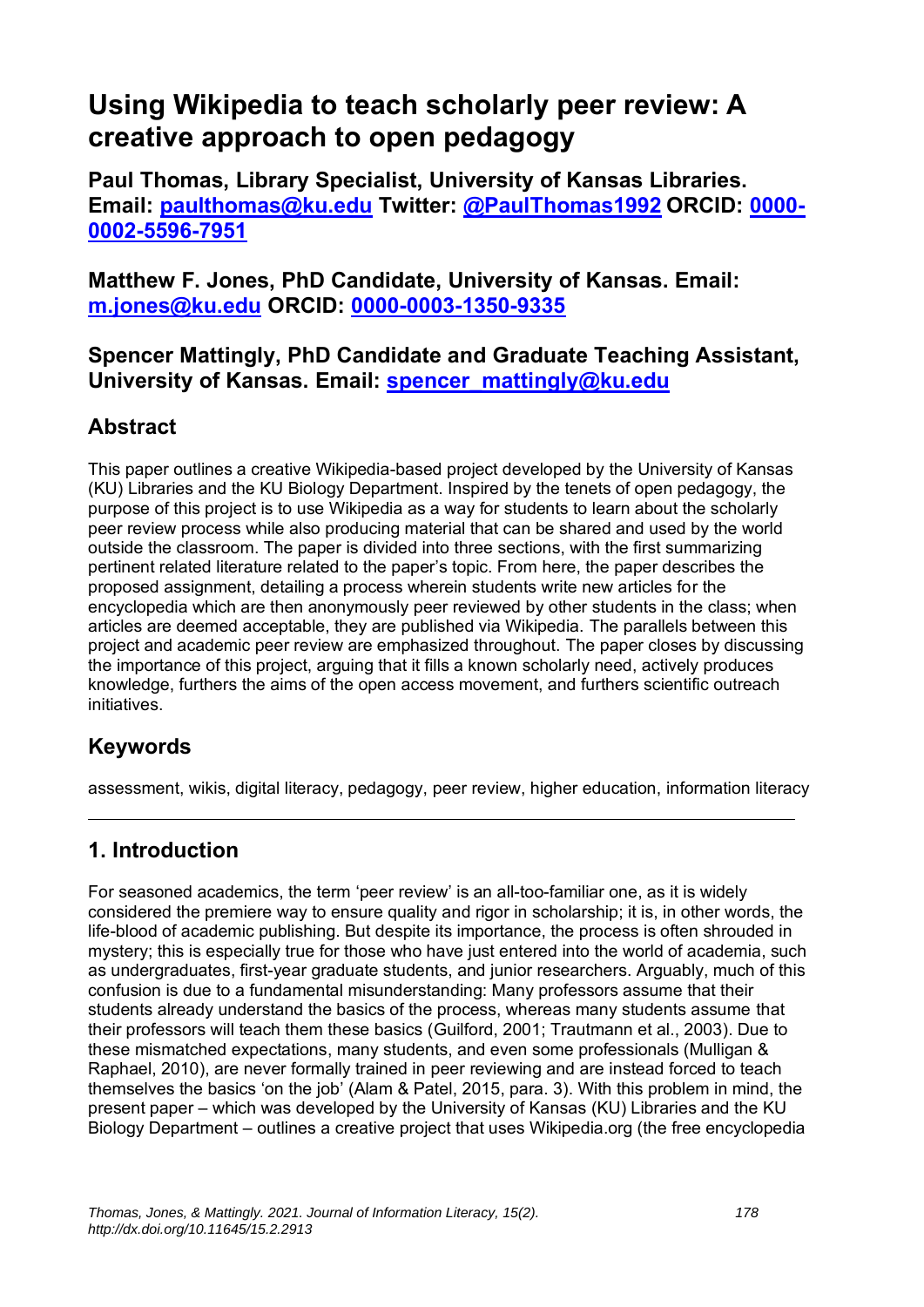that anyone online can access)<sup>1</sup> to teach students how peer review works by having them 'learn by doing,' (Dewey, 1938).

A quick summation of the project is as follows: First, students choose a topic about which there is not already a Wikipedia article. The students then research and write an encyclopedic article about this topic. The articles are then submitted for an initial round of double-blind peer review conducted by other students in the class. After receiving anonymous comments from their peers, the students then revise and resubmit their articles to the course's instructors. Once an article is deemed acceptable by the instructors, a library specialist familiar with the inner workings of Wikipedia helps upload the textual content to the site. During this entire process, the course instructors function as journal editors, responsible for organizing double-blind peer reviewing, communicating with the article authors, approving the final submission, and making modifications to the final Wikipedia article.

### **2. Literature Review**

To better understand the nature of the project described in this article, it is first necessary to review three areas of previous research: studies that look at Wikipedia in higher education, those that consider how peer review is taught to university students, and those that explore open approaches to pedagogy.

#### **2.1 Wikipedia in the University**

The majority of published research into using Wikipedia in higher education analyses or discusses how university students make use of the site as a source for information (e.g., Clark, 2011; Colón-Aguirre & Fleming-May, 2012; Garrison, 2015; Head & Eisenberg, 2010; Knight & Pryke, 2012; Lim, 2009; Patch, 2010; Selwyn & Gorard, 2016). Of these articles, perhaps two of the most relevant for the current topic are Head & Eisenberg (2010), and Lim (2009), which – despite differences in time, space, and populations studied – nevertheless reached similar conclusions; Head & Eisenberg (2010), for instance, argued that 'far more students [out of 1,627], than not, used Wikipedia' (Results, para. 1), while Lim (2009) more emphatically declared that 'all respondents [n=134] reported having used Wikipedia' (p. 2194). A little over half a decade later, Selwyn & Gorard (2016) seemingly affirmed the findings of Head & Eisenberg (2010) and Lim (2009), concluding that 87.5% of undergraduate students surveyed (n=1658) admitted to using Wikipedia when working on academic assignments.

Many studies that explored students' use of Wikipedia have also explored *why* students choose the site. Head & Eisenberg (2010) argued that while students used the encyclopedia for a variety of reasons, most respondents were drawn to it simply because of its information utility, which in turn 'is tied to four Cs it delivers—currency, coverage, comprehensibility, and convenience' (The four Cs, para. 8). Likewise, Lim (2009), using statistical regression, proved that it was information utility that best explained why participants made use of the site. Synthesizing these two reports, it can be argued that Wikipedia is appealing because it often has robust information that does not require a reader to expend exorbitant labor in tracking down this information. This means that Wikipedia's popularity with university students may have much to do with Zipf's law, which (at least in the field of library and information science) maintains that information users will make use of some informational resource largely because it requires the lowest amount of effort on the part of said user (Case & Given, 2016). One could also invoke the ideas of Kuhlthau (2004) to argue that Wikipedia is so popular with students simply because it is replete with the sort of background information that is necessary for the successful production of research.

<sup>1</sup> Accessible at: https://en.wikipedia.org/wiki/Main\_Page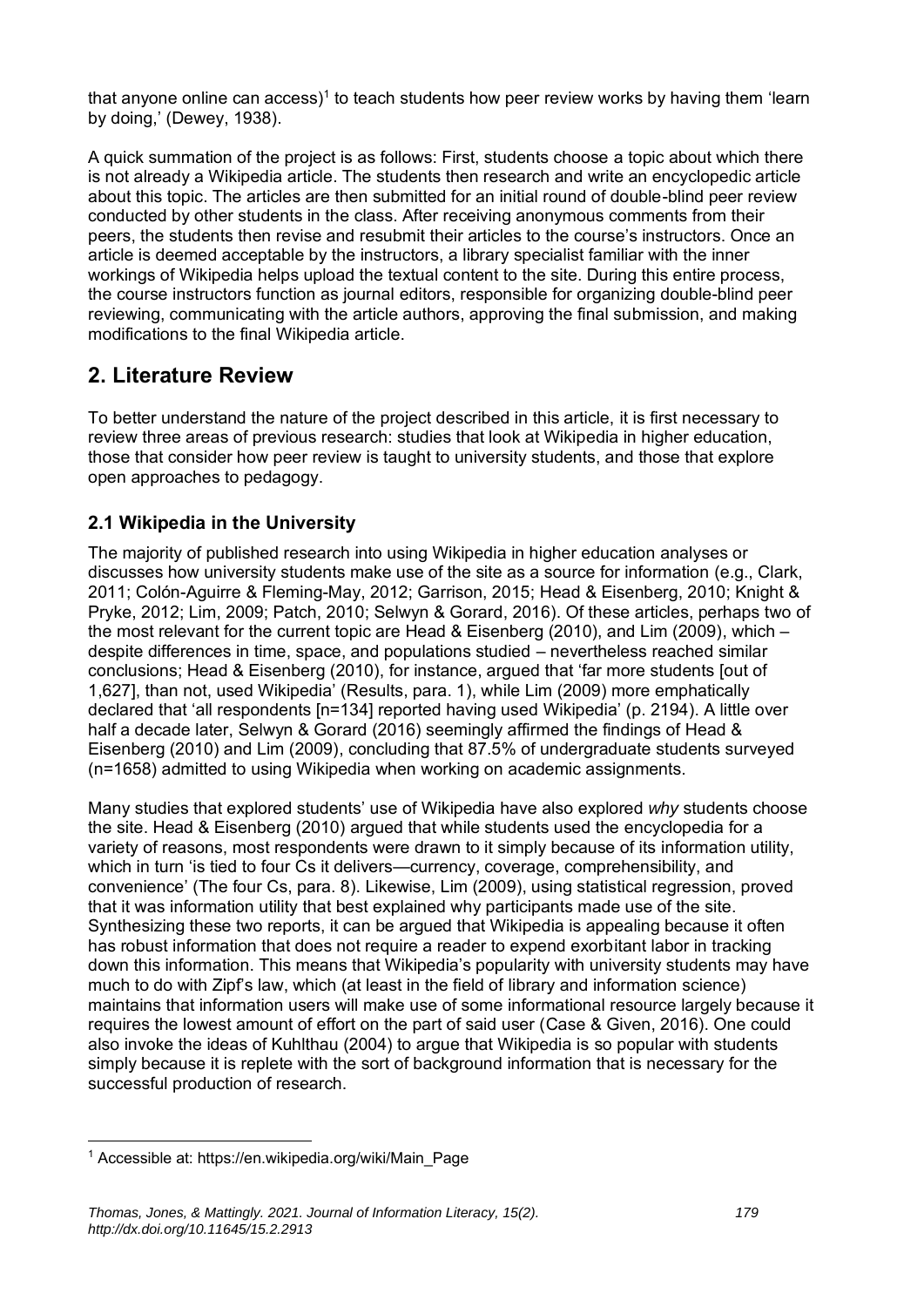A subset of articles that focus on university students and their interaction with Wikipedia do so by looking at how students themselves can actively edit the site, often with the express purpose of making the site's content stronger. It is not uncommon for these studies to frame this behaviour in an activist light; consider, for instance, the articles that discuss the impact of student modifications made during dedicated 'edit-a-thons' aimed at improving topical coverage (e.g., Evans, et al., 2015; Hamlin, 2020; Krause, et al., 2017; Phetteplace, 2015; Roued-Cunliffe & Copeland, 2017). It is also common for student editing to be framed as a type of 'outreach', especially in fields like the humanities and the hard sciences (Burdo, 2012; Evans, et al., 2015; Krause, et al., 2017; Moy, et al., 2010). Still other studies discuss Wikipedia editing as a method by which students can improve their personal writing skills (Tardy, 2010; Witzleb, 2009; Vetter, et al., 2019). Finally, there are those publications that argue Wikipedia is an excellent opportunity for students to engage in creative and critical thinking (Pollard, 2008; Cummings, 2009; Vetter, et al., 2019).

At this point, it is worth noting that while some articles have mentioned the peer review aspect of Wikipedia in relation to writing or the academy (e.g., Black, 2008; Cummings, 2020; Vetter, et al., 2019), there is a dearth of research that focuses solely on the site as a pedagogical tool to teach students first and foremost how academic peer review is conducted.

#### **2.2 Teaching Peer Review in Higher Education**

As was discussed at the beginning of this paper, peer review is one of the most important aspects of modern academia, but many students do not know much about how it functions (Guilford, 2001; Trautmann, et al., 2003). To ameliorate this issue, many scholars have started to explore the question of how peer review can be taught to students before they are thrown into the proverbial deep end of the scholarly world. Perhaps one of the first scholars to consider this question was Lightfoot (1998), who explicitly noted that students—especially undergraduates have trouble understanding what is meant by 'peer review.' Embracing the ethos of 'learning by doing', Lightfoot (1998) assigned his students three different studies throughout a semester, specifically chosen so that his students would 'have differing knowledge bases' (p. s57) when analyzing said studies. The students then critiqued the studies, and these critiques were peer reviewed by other students in the class. Lightfoot (1998) made use of double-blind, single-blind, and open review methods so as to teach his students the diversity of peer review methods. After each study review, the class would then discuss a specific method of reviewing, deliberating as to its merits and defects. This experiment led to the students directly 'appreciate[ing] the effort and issues that arise as part of the review process' (p. s60).

Building somewhat off Lightfoot's (1998) desire to demystify the peer review process, Guilford (2001) outlines a project wherein students are assigned what is ostensibly called a 'term paper', but which is in reality a review article. First, students write a letter of inquiry to determine if their topic is acceptable; this is given to the instructor who approves or critiques the idea. The students then work on their papers, with each student turning in 3 copies. Two of these copies are anonymously distributed to other classmates, while the third is kept by the teacher. The teacher and the other students then evaluate the manuscript separately and submit their findings. The teacher then returns the reviews to the student, who revises their work and submits the final draft. As one can likely tell, the process outline by Guilford (2001) is not substantially different from the actual process of peer reviewing journal articles – a feature of the process that Guilford (2001) stresses is critical, as it exposes students to the reality waiting for them in the larger world of academia. It is thus a classical example of Deweyan 'learning by doing' (for more, see: Dewey, 1938). Of note, the project detailed here is very much in line with the ethos of Guilford (2001), with perhaps the biggest difference being that this project fills a hole in the literature by considering the potential of a Wikipedia assignment – rather than a 'term paper' – as a creative way to teach students about the peer review.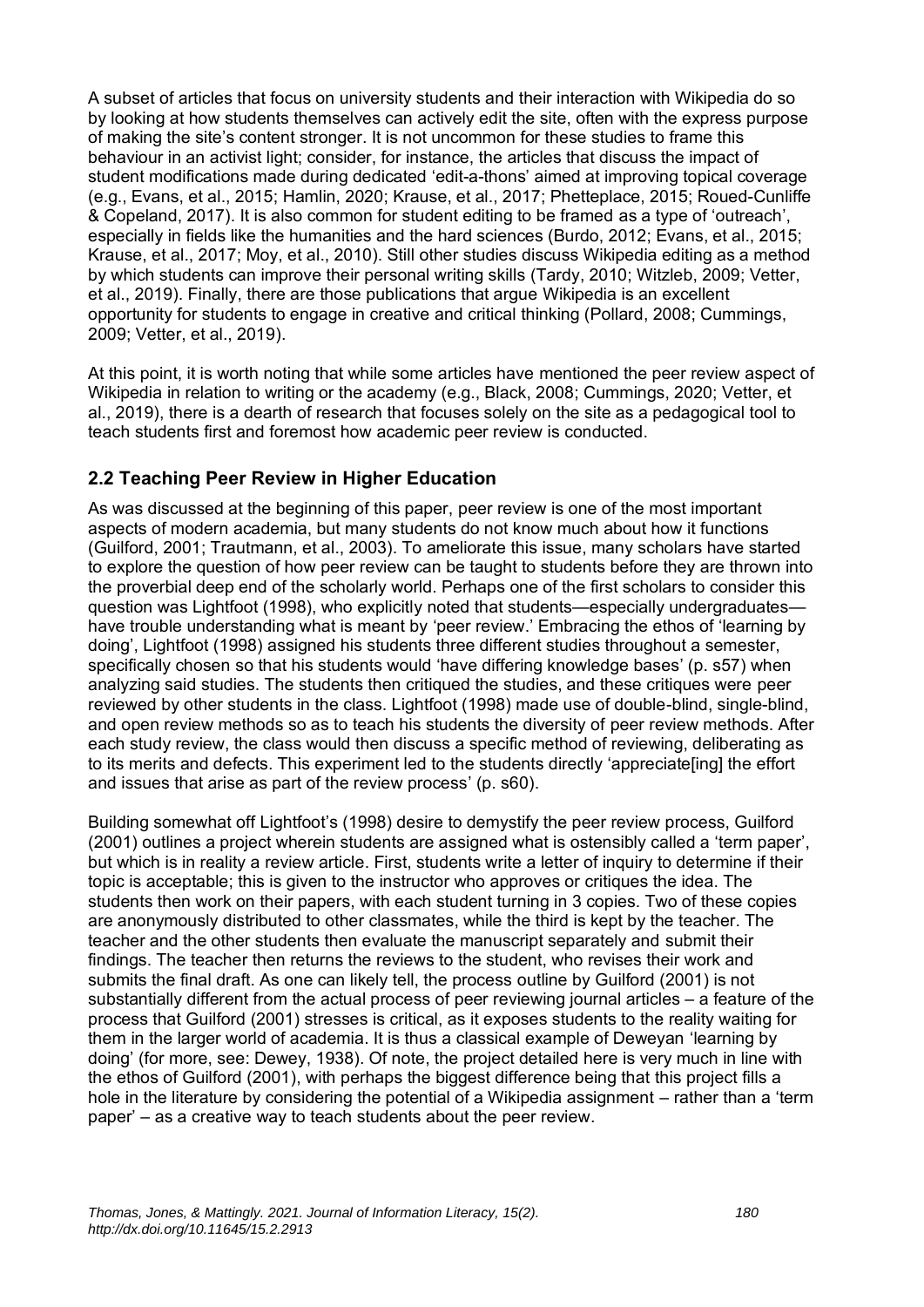#### **2.3 Open Pedagogy**

The final area of research that needs to be discussed in this paper are those projects that explicate a philosophical approach to education known as 'open pedagogy.' According to Hegarty (2015), this educative approach: 1) is predicated on the use of 'participatory technologies' such as emergent media platforms, 2) built on a foundation of open and peoplecentered understanding of trust, 3) embraces an attitude of pro-innovation, 4) has a penchant for the exchanging of ideas, 5) stresses the importance of connection, 6) is learner-generated, 7) is reflective, and 8) embraces peer review. When taken together, these attributes produce an environment conducive to learning in the connected, digital, and multivalent world of myriad viewpoints that we now find ourselves in. Open pedagogy is thus decidedly subversive, putting it arguably in the same grouping as such works as Freire (2000), hooks (1994), Morris & Stommel (2018), and Shor (1993) – all of which embrace, in one shape or another, a sort of liberatory praxis that engenders change in the world.

A particularly important subset of open pedagogical research is focused on the development of 'renewable assignments,' which are defined by Van Allen & Katz (2019) as projects 'that add value to the world because students share their work openly' (p. 312). Renewable assignments (also known as non-disposable assignments or NDAs) are usually contrasted to more traditional disposable assignments, which Seraphin et al. (2019) contend 'constitute the vast majority of student work prescribed in contemporary instructional settings and are typically the result of a student's work being submitted to and thus shared with only the instructor for evaluation purposes' (p. 2). Perhaps the textbook example (no pun intended) is a term paper that is (often hurriedly) written by the student, read (often hurriedly) by the instructor, graded, and then tossed into the proverbial or literal trash can. For many students and instructors, these assignments are – to be blunt – somewhat pointless, as they do not lead to anything other than a vague feeling of 'learning' – if that. Renewable assignments, conversely, encourage students to create something that matters not only to them, but also to the world at large. In other words, these are assignments that, once completed, still have a sense of meaning, which can be shared with or transmitted to others. Because these assignments can be said to 'live on,' even after the class for which they were produced ends, research suggests that students are more willing to sink time into them (Seraphin et al., 2019; Van Allen & Katz, 2019).

As with all concepts in education, there are various formations of what exactly is meant by a 'renewable assignment.' With that said, Seraphin et al. (2019) have provided perhaps the best delineation of the concept, arguing that 'renewable assignments' have five key attributes:

- 1. Renewable assignments are built on an ethos of 'information collaboration and exchange' (p. 3).
- 2. The assignments embrace open communication and 'opportunities for revision, creativity, modifying key terms and objectives, etc.' (p. 3).
- 3. They are often communally produced and thus engender teamwork.
- 4. They embrace the tenets of open and constructive peer review.
- 5. They break from traditional educative assignments and are decidedly creative and subversive.

At the end of the day, renewable assignments – given that they are predicated on a fundamentally open pedagogy – have much potential to change the way both students and instructors approach not only their own work, but also the nature of education itself.

# **3. The Assignment**

This section outlines an open, Wikipedia-based project initially developed in the spring of 2020 by the University of Kansas. The point of this project is to have students learn what is meant by 'scholarly peer review' by having them take on the role of both author and peer reviewer,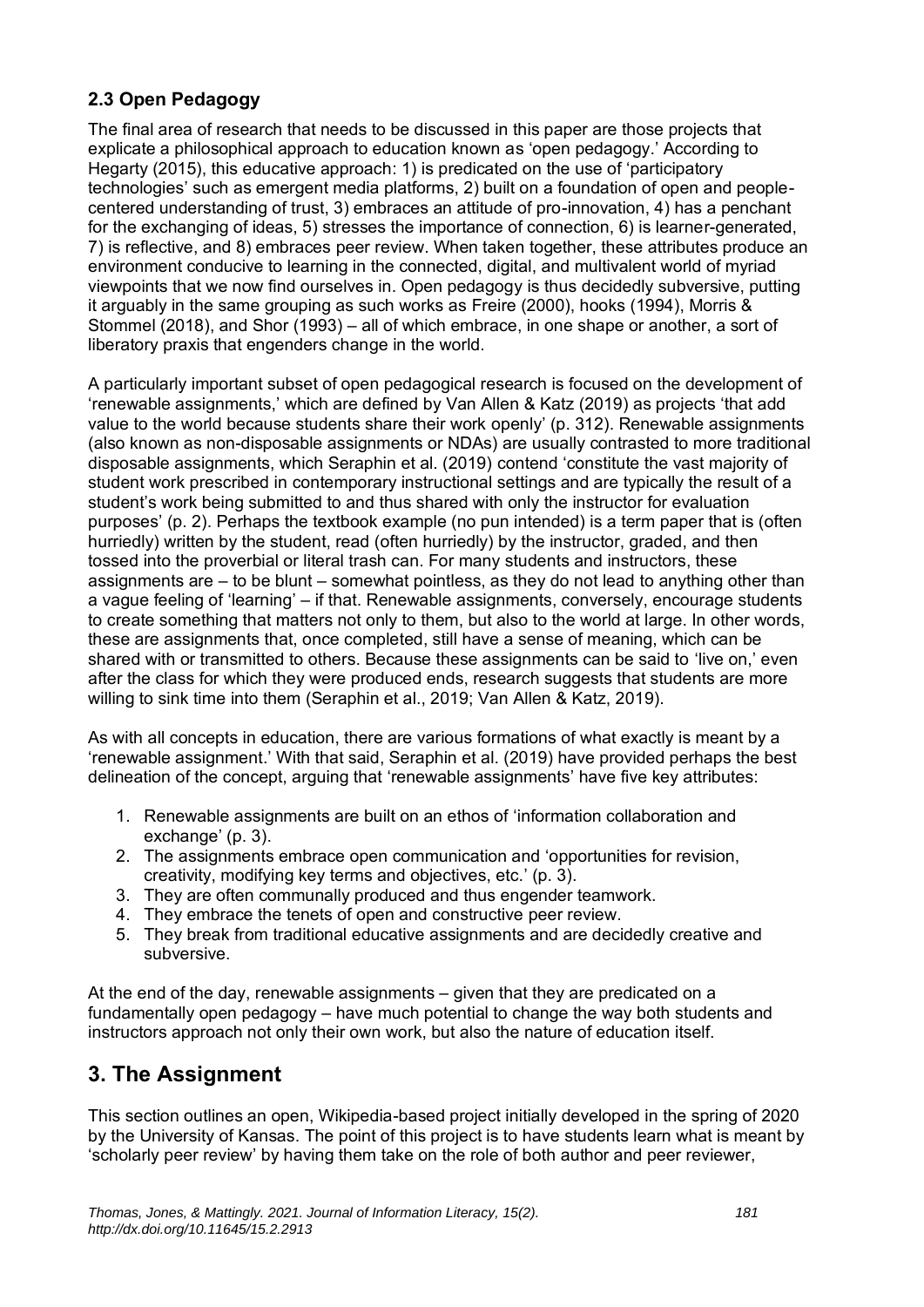thereby having them learn by doing (cf. Dewey, 1938; Rangachari, 2010). In essence, students are asked to imagine that they are scholars hoping to publish an article in a journal, with the 'journal' being Wikipedia. To accomplish this, students create new articles, which are constructively critiqued by their classmates and their instructors. When all are in agreement that the articles are of satisfactory quality, they are published on Wikipedia. Through the duration of this project, it is useful for the instructor to emphasize the parallels between this classroom assignment and the way academic research is actually produced and peer reviewed. The assignment itself can be broken down into five key phases, or steps, which are outlined as follows (see also Fig. 1):



**Figure 1:** An overview of the assignment discussed in this section

#### **3.1 Step One: Topic Selection**

The first step—which ideally should occur a few weeks after the start of the course—is for students to choose a topic about which there is not already a Wikipedia article (in the class for which this project was developed, students were asked to identify a fossil mammal taxon that did not have an article). There are many ways that teachers and students alike can identify these sort of content 'holes'; an instructor may, for instance, provide a list of potential subjects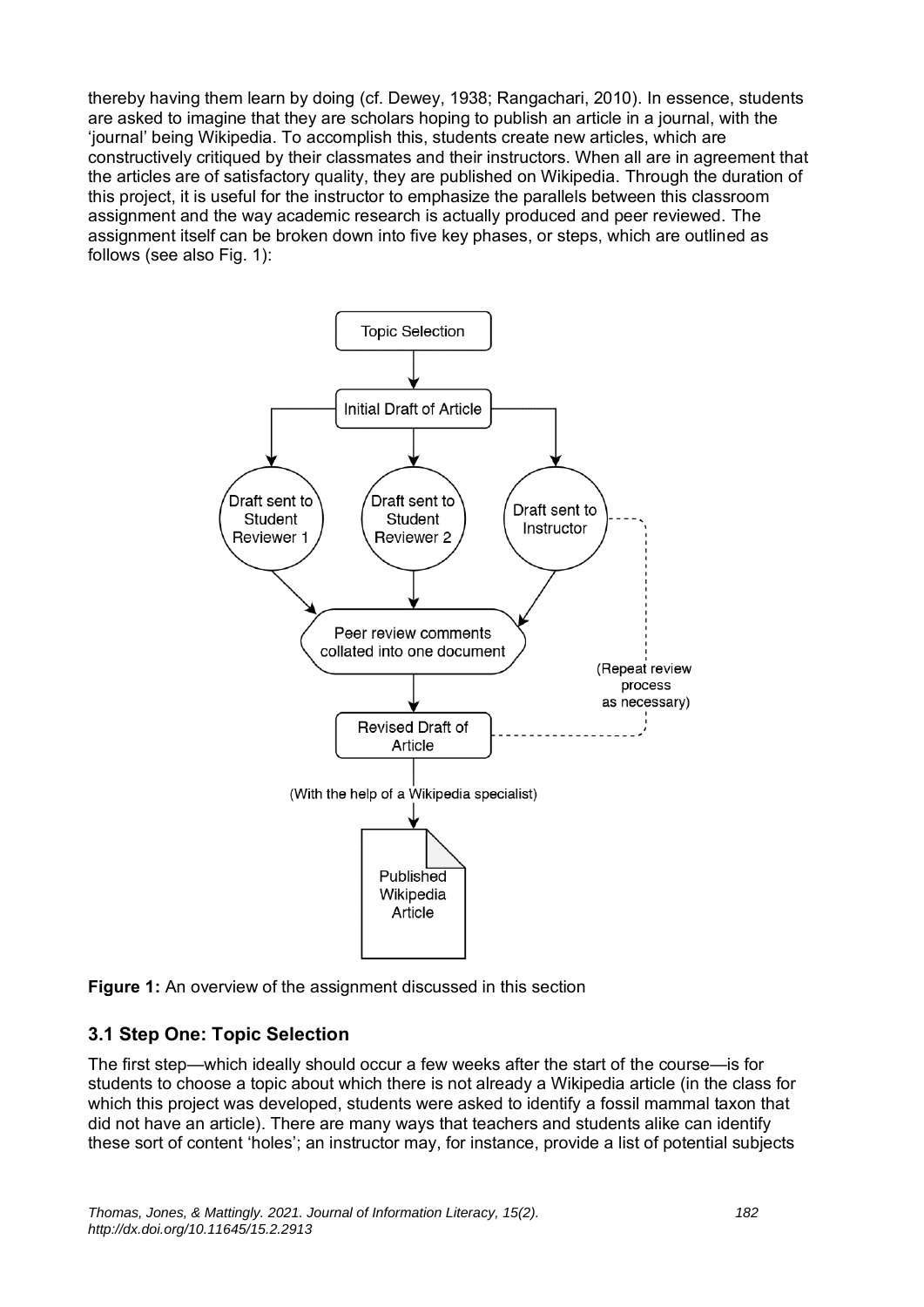based on personal knowledge of the website. Alternatively, an instructor could also ask students to choose articles that already exist, but which are under 500 words. These short entries, which are referred to in emic Wiki-slang as 'stubs' (Wikipedia:Stub, 2020), comprise about 3.4 million of Wikipedia's 6.5 million articles (Wikipedia Statistics, 2019). Regardless of whether the course instructor decide that students should create new articles or expand existing ones, the instructor should emphasize that students are to look for topics that fit the 'scope' of the class (i.e., it is pertinent to the course's subject matter). This, in turn, allows instructors to illustrate what is meant by the 'scope' of a peer reviewed journal.

#### **3.2 Step Two: Research and Writing**

Once topics have been selected, the students then research and write an encyclopedic article. Students will first be asked to format their work in the style of extant Wikipedia articles. This expectation means that final articles will have a short intro section (a 'lede') that summarizes the topic in roughly a paragraph, followed by the body of the text, and concluding with a list of citations. At this point in the assignment, students are being asked to understand how the encyclopedia is formatted, so that they will later be able to apply this knowledge when working on their own articles (cf. Bloom et al., 1956).

When students begin the research and writing process, they should also be reminded that Wikipedia requires its article to be:

- **Citational:** Wikipedia is epistemologically citational, which means that every sentence on the site needs a verifiable source (Wikipedia:Citing Sources, 2020)
- **Neutral:** All articles must be written from a neutral point of view, meaning that articles should detail significant viewpoints 'fairly, proportionately, and, as far as possible, without editorial bias' (Wikipedia:Neutral point of view, 2020).
- **Devoid of 'Original Research':** Wikipedia strictly catalogs what the so-called experts have to say about a topic in question. This means that when writing an article, editors must eschew putting forth their own ideas and instead use published, reliable sources (Wikipedia:No original research, 2020).

These three content policy points, when embraced in full, encourage the student editor to apply information-seeking methods, analyze the literature, and critically evaluate why certain texts should be included in the final article.

#### **3.3 Step Three: Initial Peer Review**

The articles are then submitted for an initial round of double-blind peer review conducted by other students in the class. Ideally, the article is to be submitted sometime around the middle of the academic semester (Guilford, 2001). During this step, the article write-ups are first submitted to the course instructors (be they professors or graduate teaching assistants), who – 'acting as editors-in-chief' (Lightfood, 1998, p. s59) – strip them of identifying information and assign them to two (or more) students for peer review. Choosing student peer reviewers is an important aspect of this process, and instructors are advised to pick students whose research interests are similar to the article that they are going to review (Guilford, 2001). If necessary – and if the opportunity presents itself – outside advisors, such as graduate teaching assistants or instructors of other classes, can also be brought in, contributing their subject expertise to the project. It is important, however, to emphasize that these more knowledgeable reviewers should critique *alongside* the students, having them function essentially as Associate Editors or Subject Editors; after all, the purpose of this project is for the students themselves to gain actual experience peer reviewing academic material.

To aid the student reviewers, the instructor will also prepare a short set of guidelines, outlining the expectations of the finished articles (Guilford, 2001). This set of guidelines will be composed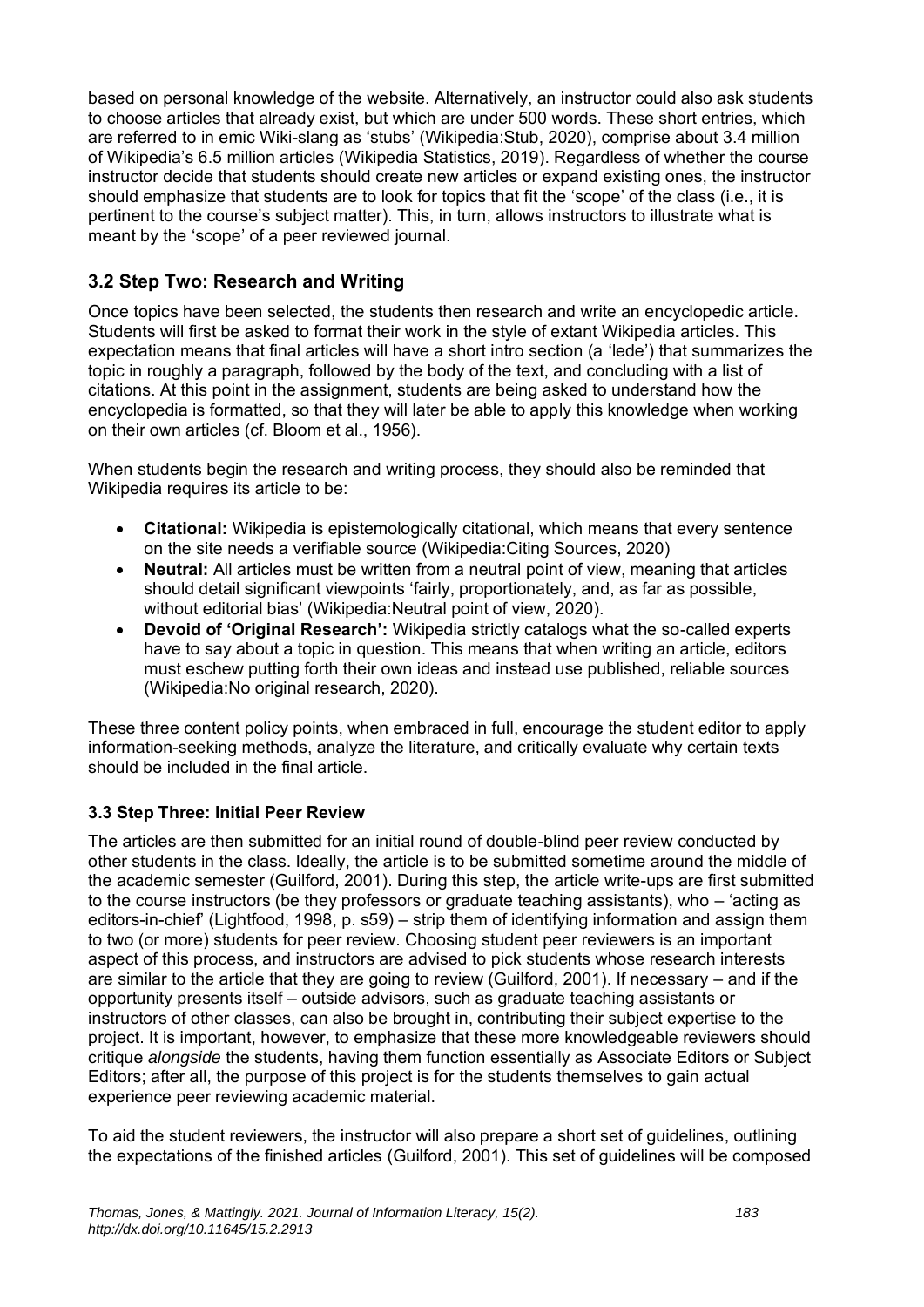of questions that assess whether the article has been properly formatted (e.g., 'Does the article feature a lede, a body, and a reference section, in that order?'), is accurate (e.g., 'Does the body of the article accurately reflect the extant literature on the topic?'), and is correctly sourced (e.g., 'Does the article feature correctly-formatted citations, and are they used properly?'). Following Guilford (2001), it is recommended that instructors base these guidelines on those issued by actual peer reviewed publications (Guilford, 2001, for instance, based his guidelines on those used by the *Annals of Biomedical Engineering*, p. 170). The entire process challenges students to actively analyze and evaluate the scholarly content that they are reading (cf. Bloom, et al., 1956), rather than simply accept it as fact.

#### **3.4 Step Four: Revising and Resubmitting.**

When the peer reviews are completed, they are to be submitted to the course instructor, who ensures that the write-ups are anonymous before distributing them to the students whose articles were reviewed. The students then revise and resubmit their articles, including in this new submission a letter that explains what the student changed, and why those changes were made. Likewise, if a student does not agree with changes that the peer reviewers recommended, then they should use this letter as a place to explain why they feel this way.

At this point, there are two possible paths that a student will take, depending on the quality of their second submission: If the instructor judges their resubmission to be of quality, the student can proceed to step five. If, however, the resubmission still needs work, the instructor can inform the student and explain what needs to be changed. If necessary, the resubmission can also be sent back to the initial peer reviewers or given to a new peer reviewer for a second opinion. Theoretically, this process can be repeated as many times as necessary until the article meets the required standard, though an article should ideally require only two or three resubmissions.

#### **3.5 Step Five: Publication**

Once an article is deemed acceptable by the class instructor, an individual familiar with the inner workings of Wikipedia (such as a student in the class, a library specialist with whom the instructors have been collaborating, or even the class instructor) will help upload the textual content to the site, thereby resulting in a final, published article. Entrusting the publication of the article to a dedicated Wikipedia specialist ensures that the students themselves will be able to focus their energy on the development of articles and the peer review process, rather than the often Byzantine nature of Wikipedia formatting. This approach reduces student stress while also streamlining the entire publication process. When the assignment concludes, the instructors of the class should once again emphasize how this project closely mirrors the way academic research is produced, peer reviewed, and published.

#### **3.6 Goals and Importance**

Many articles discuss ideas for pedagogical evolution, but such articles are worthless if they do not fill a need that students and teachers actively have or can somehow enrich the educative process. As such, this project was designed to accomplish four main goals: First, this project helps shine light on the world of scholarly peer review. As discussed in this paper's literature review, undergraduates and even many graduate students often struggle to fully conceptualize what exactly is meant by 'peer review,' (e.g., Guilford, 2001; Lightfoot, 1998; Rangachari, 2010; and Trautmann et al., 2003). But while 'a significant proportion of reviewers' – and likely even more undergraduate and graduate students – feel that guidance and formal training in peer review is needed' (Alam & Patel, 2015, p. 1), there is not much research about how classroom instructors can work the concept into their day-to-day lessons or assignments. With this project, the goal is to provide educators with a ready-to-go project that not only fills the needs of the students, but does so in a way that is engaging.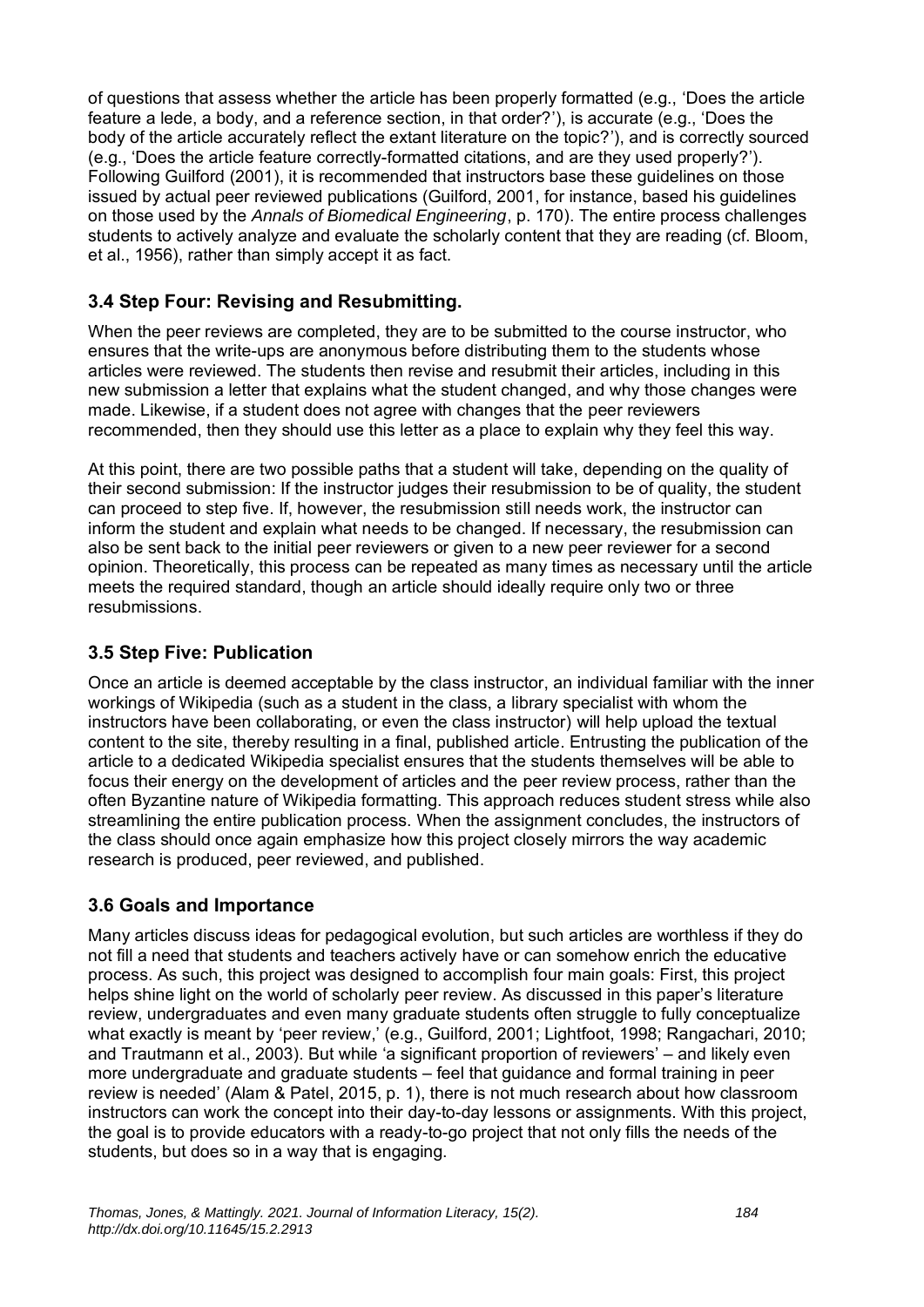Second, the project aims to improve the content of Wikipedia by having university students create reliable, good-quality articles on nascent topics. Wikipedia is one of the most-used scholarly resources in the world (in June of 2020, for instance, the site was viewed 22 billion times, with 86.4% of users viewing the site from outside the United States; Wikimedia Statistics, n.d.); this is especially important when one realizes that the site provides much-needed access to scholarly information to researchers, who might otherwise not have the funding or infrastructure to access said information through 'traditional' means (e.g., inter-library loan). By creating free, usable articles, students are not only producing something that can be graded, but also creating an object that can be released unto the world and actively used by others. In this way, it can be argued that Wikipedia editors are actively constructing the 'sum of all human knowledge' (O'Sullivan, 2009, p. 78) and ensuring that it is of quality.

Third, the project aims to engage with ideas about open pedagogy and 'renewable assignments' by being fundamentally predicated on an ethos of openness, creativity, freedom, and collaboration. As many education scholars (again, namely Freire, 2000; hooks, 1994; Morris & Stommel, 2018; and Shor, 1993) have argued, most of the contemporary educational world is locked in a rigid mold that discourages creativity, innovation, or novel thinking by labeling such behavior as insubordination (or the like). Open pedagogy aims to break away from these arguably oppressive structures, freeing students to pursue their own interests in ways that make sense for their abilities and temperaments. The project also encourages students to embrace constructive criticism, improve that which they have already created, and continuously strive to produce material—thereby turning them into the much-lauded 'lifelong learner'.

Fourth and finally, this project furthers scientific outreach initiatives by helping provide students with an opportunity to better understand one of the most important aspects of modern scholarship while also 'engaging with an audience outside of academia' (Varner, 2014, p. 334). This sort of scientific outreach is critical in promoting scientific literacy amongst the public especially in an age such as ours where disinformation circulates just as quickly as quality information. By having students actively create high-quality articles, they are producing sources of information for the average human user, who may or may not have the time, ability, or knowledge to thoroughly evaluate certain scientific resources for themselves. Additionally, this project follows the guidelines set by Varner (2014), who argued that outreach efforts should 'generat[e] a dialogue whenever possible' and '[use] assessment to iteratively improve effectiveness' (p. 335); the Wikipedia project does just this, responding if necessary to the needs, wants, or questions of students, while also providing an opportunity for students to engage in a 'dynamic activity' that iteratively leads to a finished product accessible (and potentially editable) by the public itself (p. 335).

## **4. Reflections and Lessons Learned**

The biggest hurdle in implementing a peer review component to student projects is the need for students to turn in a nearly complete manuscript by the middle of the semester. Several students submitted little more than outlines for their drafts, which in turn did not provide enough material for the students assigned as peer reviewers to critique. Some of these students expanded upon their initial outline and provided the new version to the peer reviewers when alerted to this fact, but this delay resulted in less time for peer review and may have resulted in lower quality first drafts than students who had spent the beginning of the semester writing complete articles. Because assignments in other classes may require an initial outline and/or rough draft to be reviewed by the instructor(s), many students may not have understood the need to turn in a more complete draft in order to be peer reviewed. This fact should be clearly stated at the beginning of the semester and in the syllabus, and reiterated often in the early weeks of the semester.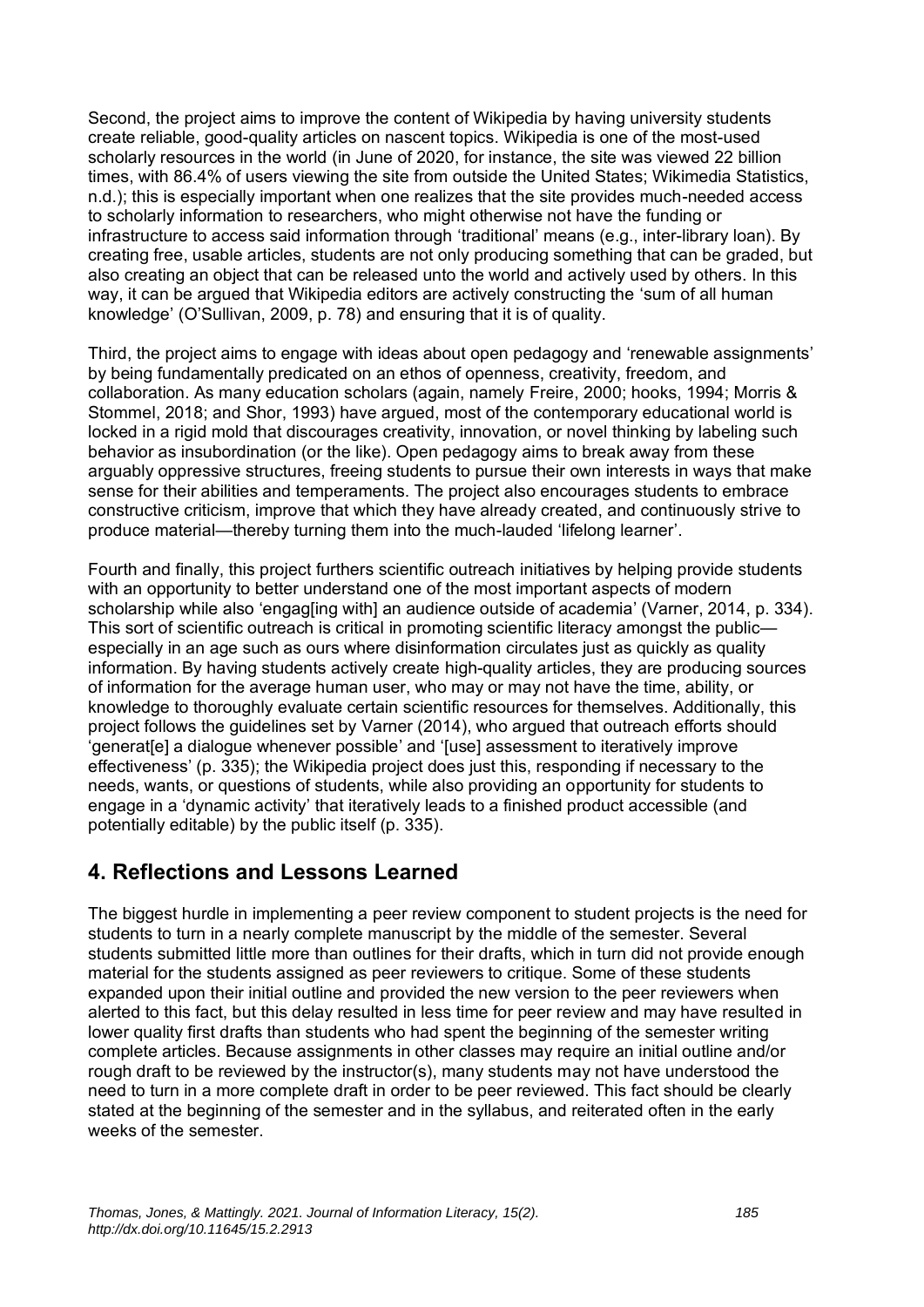The challenge of producing an essentially complete article as a first draft was exacerbated by the lack of time the students had to complete this project, which constituted their most extensive writing assignment during the semester. Taxon choices were due roughly three weeks into the course, with initial drafts due approximately one month later. Students had two weeks to complete peer review of two other articles, and another three weeks to revise and submit their final Wikipedia article. Several students required additional edits to their resubmitted manuscript and would have benefitted from another round of peer review, but unfortunately not enough time remained in the semester to allow for additional peer review of those articles.

To remedy this situation, requiring students to select their topic within one week of the beginning of the course—while allowing the same amount of time to complete the other deadlines—would allow for an additional round of peer review at the end of the semester, where necessary. Unfortunately, this means that students only have the most general introduction to the course before selecting their topics. At the beginning of the semester we provided students an optional list of species from which to choose; this would likely be a necessity for students selecting topics after only one week of class. To ensure that all students are conducting an equivalent amount of peer review (i.e., so that no students have to review more articles than their classmates simply due to the varying quality of other students' work), the second round of peer review can be conducted by the instructor(s) and/or teaching assistant(s).

Another challenge posed by this assignment, at least from the perspective of the instructor, is the large amount of variability in the quality of students' work. Although this is always present in student assignments, it was especially salient in this project. For one, the course for which this assignment was used (an upper level biology course in mammalian paleontology) included students from a wider variety of backgrounds—everything from graduate students in mammal paleontology, to those with little-to-no experience in paleontology or academic writing. As such, the quality of student work varied greatly (particularly with respect to the first draft, as mentioned above). Perhaps the most common criticism of students' work on behalf of the instructors serving as 'editors' was that students were not properly using citations. This was especially prevalent among the less-experienced undergraduate students, who are less likely to be familiar with the basic format of scientific writing. One strategy to alleviate this, on part of the instructor, could be to give more guidance on what a first draft or end product should look like. Specifically, this guidance should deal with the format and structure of academic writing. While students were given examples of appropriate Wikipedia articles, they likely were not paying attention to small details such as the use of references, or the order in which information is presented. Making these things clear upfront to students could potentially go a long way toward reducing the gap between the basic quality of students' work.

In the course for which this project was developed, the students offered some feedback on the project in the form of their course evaluations. For those that willingly commented on the project, its use was unanimously lauded. Several students applauded the opportunity to delve into the primary literature, and a few others mentioned that they had excitedly told their other professors about the project, which had encouraged those instructors to adopt it for their own classes. These comments – and the absence of negative comments about the project – suggest that the assignment was well-received.

# **6. Conclusion**

In our digital and uncertain age, it is now more important than ever for educators to embrace creative, innovative practices that allow students to thrive while also solving real-world needs. Likewise, it is the responsibility of library and information professionals to aid instructors in the dissemination and access of information. In this paper, the authors have described one such approach, that uses the free encyclopedia Wikipedia as a veritable playground for peer review experience, allowing students to create usable articles about topics of their choice while also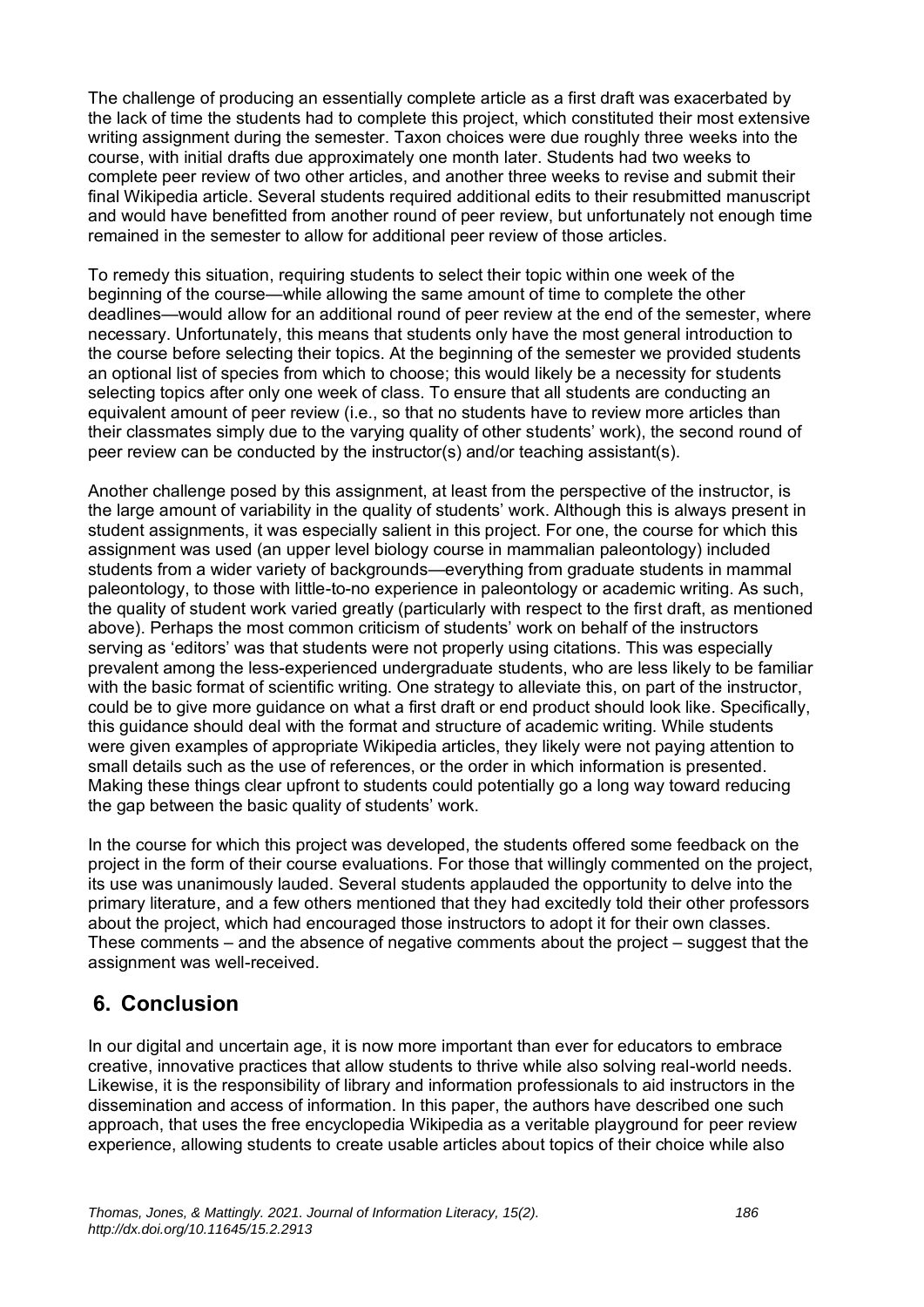learning about the intricacies of the often opaque peer review process. Not only does such a project allow students to learn by doing, but it also results in reduction of student uncertainty and a greater sense of scientific outreach, while also producing an open object that can be used in the 'real world'.

# **7. Acknowledgements**

The authors would like to thank Dr. K. Christopher Beard and the students of BIOL 524 for helping to make this project report a reality. This project was in part funded by the David B. Jones Foundation as well as the National Science Foundation grant EAR-1543684, 'Forging new connections among mammalian evolution, environmental change, and tectonics during the Eocene'.

## **8. References**

Alam, S., & Patel, J. (2015). Peer review: Tips from field experts for junior reviewers. *BMC Medicine*, *13*. <http://doi.org/10.1186/s12916-015-0512-3>

Black, E. (2008). Wikipedia and academic peer review: Wikipedia as a recognized medium for scholarly publication? *Online Information Review*, *32(1)*, 73–88. <http://doi.org/10.1108/14684520810865994>

Bloom, B. S., Englehart, M. D., Furst, E. J., Hill, W. H., & Krathwohl, D. R. (1956). Taxonomy of educational objectives. *Handbook 1: Cognitive domain*. Longmans.

Burdo, J. R. (2012). Wikipedia neuroscience stub editing in an introductory undergraduate neuroscience course. *Journal of Undergraduate Neuroscience Education*, *11(1)*, A1-A5.

Case, D. O., & Given, L. M. (2016). *Looking for information* (4th ed.). Emerald.

Clark, N. (2011). Trust me! Wikipedia's credibility among college students. *International Journal of Instructional Media*, *38(1)*, 27-37.

Colón-Aguirre, M., & Fleming-May, R. A. (2012). 'You just type in what you are looking for': Undergraduates' use of library resources vs. Wikipedia. *The Journal of Academic Librarianship*, *38(6)*, 391-399.<https://doi.org/10.1016/j.acalib.2012.09.013>

Cummings, R. E. (2009). *Lazy virtues*. Vanderbilt University Press.

Cummings, R. E. (2020). Writing knowledge: Wikipedia, public review, and peer review. *Studies in Higher Education*, *45(5)*, 950-962. <https://doi.org/10.1080/03075079.2020.1749791>

Dewey, J. (1938). *Experience and education*. Kappa Delta Pi.

Evans, S., Mabey, J., & Mandiberg, M. (2015). Editing for equality. *Art Documentation: Journal of the Art Libraries Society of North America*, *34(2)*, 194-203.<https://doi.org/10.1086/683380>

Freire, P. (2000). *Pedagogy of the oppressed* (M. B. Ramos, Trans.; 30th anniversary ed.). Continuum.

Garrison, J. C. (2015). Getting a 'quick fix': First-year college students' use of Wikipedia. *First Monday*, *20(10)*, [http://dx.doi.org/10.5210/fm.v20i10.5401.](http://dx.doi.org/10.5210/fm.v20i10.5401)

Guilford, W. H. (2001). Teaching peer review and the process of scientific writing. *Advances in*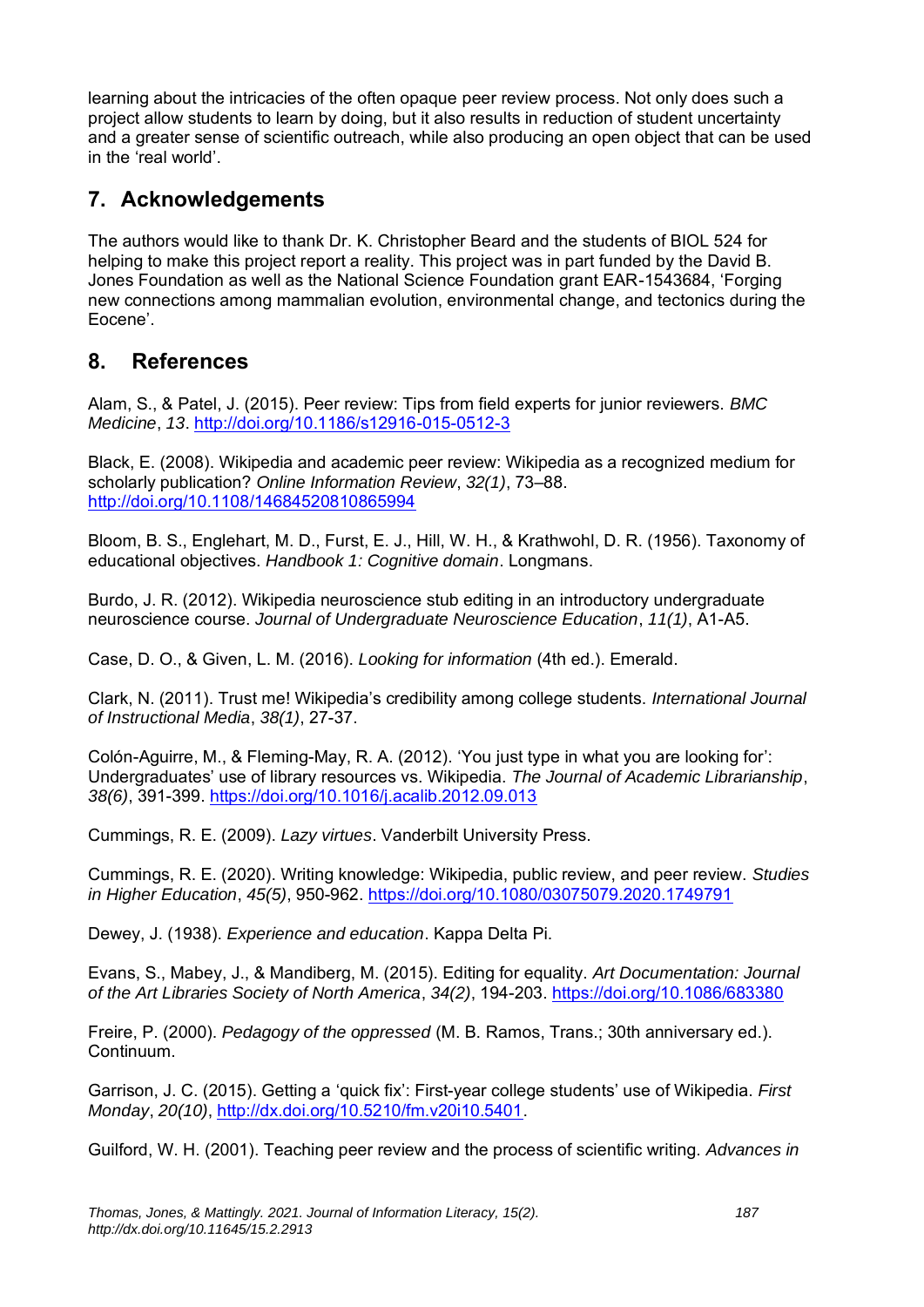*physiology education*. *25(3)*: 167-175.<https://doi.org/10.1152/advances.2001.25.3.167>

Hamlin, A. K. (2020). Writing women artists into Wikipedia. In *Extraordinary partnerships: How the arts and humanities are transforming America* (pp. 119–136). Lever Press.

Head, A., & Eisenberg, M. (2010). How today's college students use Wikipedia for courserelated research. *First Monday*, *15(3)*.

Hegarty, B. (2015). Attributes of open pedagogy. *Educational Technology*, *55(4)*: 3-13.

hooks, b. (1994). *Teaching to transgress*. Routledge.

Jenkins, H., Purushotma, R., Weigel, M., Clinton, K., & Robison, A. J. (2009). *Confronting the challenges of participatory culture*. The MIT Press.

Knight, C., & Pryke, S. (2012). Wikipedia and the university, a case study. *Teaching in Higher Education*, *17(6)*, 649-659.<https://doi.org/10.1080/13562517.2012.666734>

Kotsis, S. V., & Chung, K. C. (2014). How to submit a revision and tips on being a good peerreviewer. *Plastic and Reconstructive Surgery*, *133(4)*, 1-11. <https://doi.org/10.1097/PRS.0000000000000002>

Krause, R. S., Rosenzweig, J., & Victor, P. (2017). Out of the vault. *Journal of Western Archives*, *8(1),* 1–23.

Kuhlthau, C. C. (2004). *Seeking meaning: A process approach to library and information services* (2nd ed.). Libraries Unlimited.

Lightfoot, J. T. (1998). A different method of teaching peer review systems. *Advances in physiology education*. *19(1)*, S57-S61.

Lim, S. (2009). How and why do college students use Wikipedia? *Journal of the American Society for Information Science and Technology*, *60(11)*, 2189-2202. <https://doi.org/10.1002/asi.21142>

Morris, S. M., & Stommel, J. (2018). *An urgency of teachers*. Hybrid Pedagogy.

Moy, C. L., Locke, J. R., Coppola, B. P., & McNeil, A. J. (2010). Improving science education and understanding through editing Wikipedia. *Journal of Chemical Education*, *87(11)*, 1159- 1162.<https://doi.org/10.1021/ed100367v>

Mulligan, A., & Raphael, E. (2010). Peer review in a changing world-preliminary findings of a global study. *Serials*, *23(1)*, 25–34.<https://doi.org/10.1629/2325>

O'Sullivan, D. (2009). *Wikipedia.* Ashgate.

Patch, P. (2010). Meeting student writers where they are: Using Wikipedia to teach responsible scholarship. *Teaching English in the Two Year College, 37(3)*, 278-285

Phetteplace, E. (2015). How can libraries improve Wikipedia? *Reference & User Services Quarterly*, *55(2)*, 109.

Pollard, E. A. (2008). Raising the stakes: Writing about witchcraft on Wikipedia. *The History Teacher*, *42(1)*, 9-24.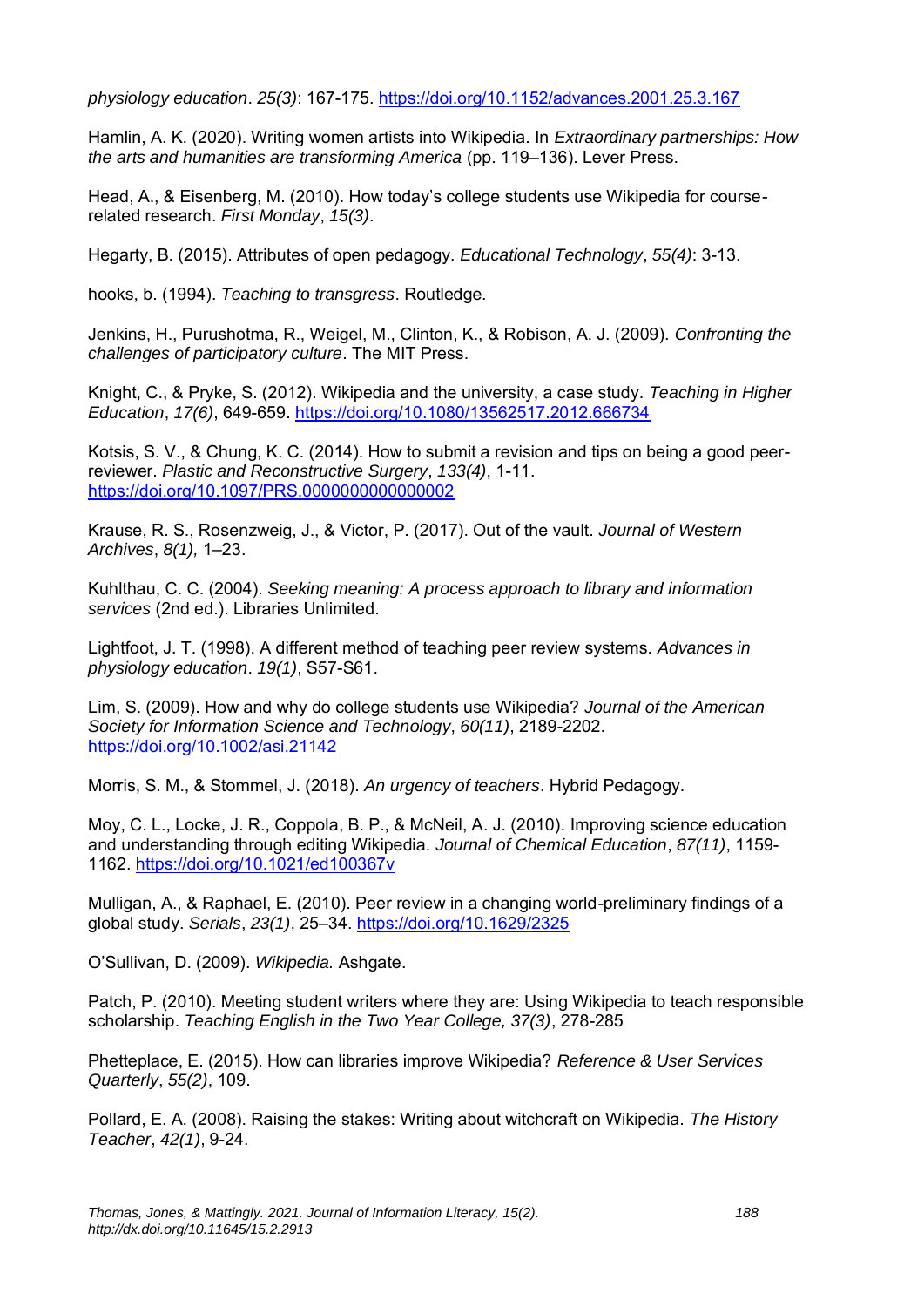Pratesi, A., Miller, W., & Sutton, E. (2019). Democratizing knowledge. *Radical Teacher*, *114*, 22- 33.<https://doi.org/10.5195/rt.2019.517>

Rangachari, P. K. (2010). Teaching undergraduates the process of peer review. *Advances in physiology education*. *34(3)*, 137-144.<https://doi.org/10.1152/advan.00071.2009>

Roued-Cunliffe, H., & Copeland, A. (2017). Forgotten history on Wikipedia. In *Participatory heritage* (pp. 67-76). Facet Publishing.

Selwyn, N., & Gorard, S. (2016). Students' use of Wikipedia as an academic resource. *The Internet and Higher Education*, *28*, 28-34.<https://doi.org/10.1016/j.iheduc.2015.08.004>

Seraphin, S. B., Grizzell, J. A., Kerr-German, A., Perkins, M. A., Grzanka, P. R., & Hardin, E. E. (2019). A conceptual framework for non-disposable assignments. *Psychology Learning and Teaching, 18(1)*, 84-97.<https://doi.org/10.1177/1475725718811711>

Shor, I. (1993). Education is politics. In P. Leonard & P. McLaren (Eds.), *Paulo freire: A critical encounter* (pp. 24-35). Routledge.

Tardy, C. M. (2010). Writing for the world: Wikipedia as an introduction to academic writing. *English Teaching Forum, 48(1)*, 12-19.

Trautmann, N., Carlsen, W., Eick, C., Gardner, F., Kenyon, L., Moscovici, H., Moore, John, Thompson, M., & West, S. (2003). Online peer review. *Journal of College Science Teaching, 32(7)*, 443-447.

Van Allen, J., & Katz, S. (2019). Developing open practices in teacher education. *Open Praxis, 11(3),* 311-319.<https://doi.org/10.5944/openpraxis.11.3.972>

Varner, J. (2014). Scientific outreach. *BioScience*, *64(4),* 333-340. <https://doi.org/10.1093/biosci/biu021>

Vetter, M. A., McDowell, Z. J., & Stewart, M. (2019). From opportunities to outcomes: The Wikipedia-based writing assignment. *Computers and Composition*, *52*, 53-64. <https://doi.org/10.1016/j.compcom.2019.01.008>

Wikimedia Statistics. (n.d.). Wikistats 2,<https://stats.wikimedia.org/>

Wikipedia Statistics. (2019, January 31). Wikimedia. <https://stats.wikimedia.org/EN/TablesCurrentStatusVerbose.htm>

Wikipedia:Citing Sources. (2020, August 29). Wikipedia. [https://en.wikipedia.org/w/index.php?title=Wikipedia:Citing\\_sources&oldid=975693446](https://en.wikipedia.org/w/index.php?title=Wikipedia:Citing_sources&oldid=975693446)

Wikipedia:Stub. (2020, July 18). Wikipedia. <https://en.wikipedia.org/w/index.php?title=Wikipedia:Stub&oldid=968262603>

Wikipedia:Reliable sources. (2020, July 1). Wikipedia. [https://en.wikipedia.org/w/index.php?title=Wikipedia:Reliable\\_sources&oldid=965472450](https://en.wikipedia.org/w/index.php?title=Wikipedia:Reliable_sources&oldid=965472450)

Wikipedia:Neutral point of view. (2020, July 12). Wikipedia. [https://en.wikipedia.org/w/index.php?title=Wikipedia:Neutral\\_point\\_of\\_view&oldid=967336587](https://en.wikipedia.org/w/index.php?title=Wikipedia:Neutral_point_of_view&oldid=967336587)